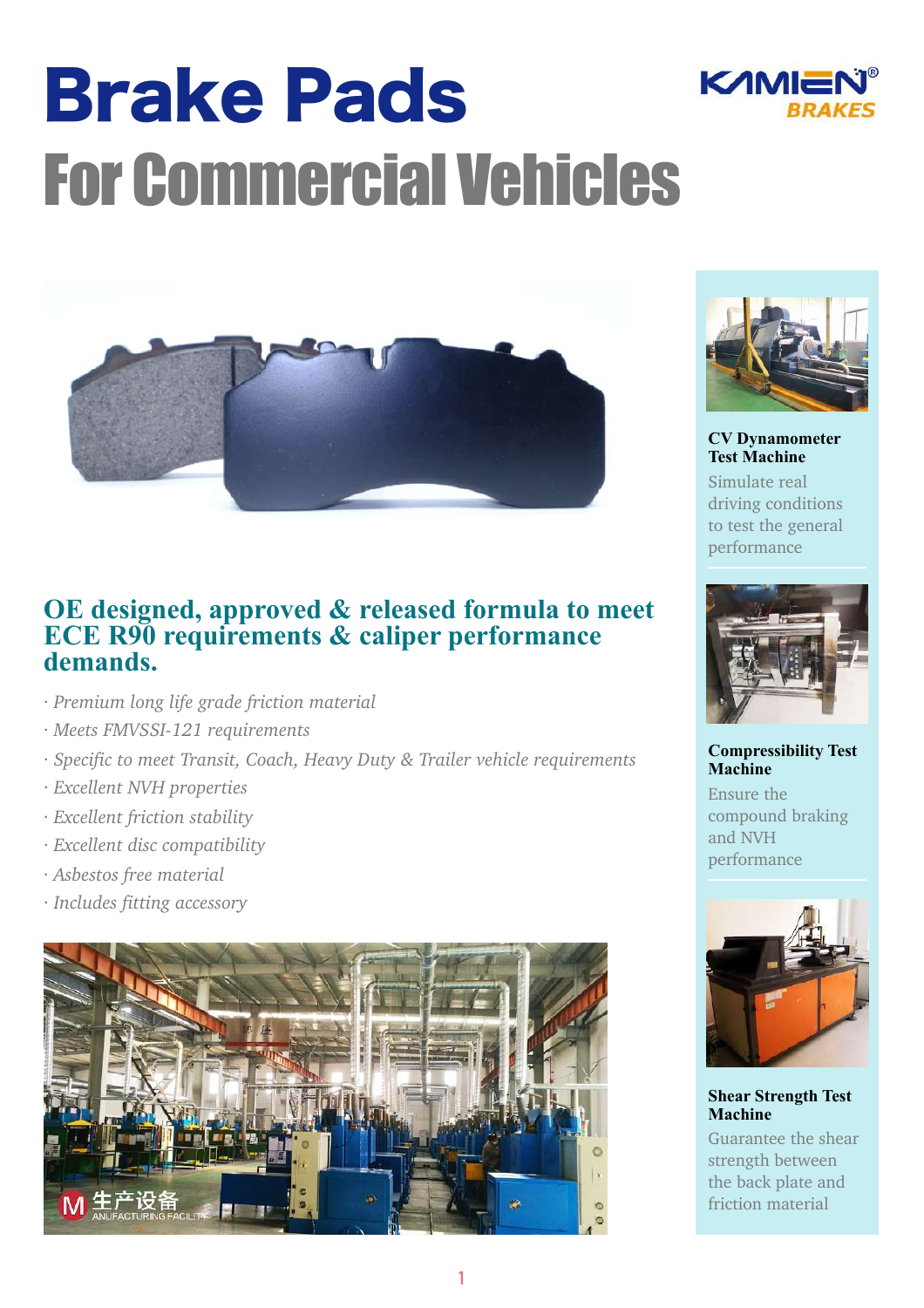# Brake Pads For Commercial Vehicles



## **Advanced Back Plate Process**



### **Differential Compounds**

*PERFORMANCE KME003 ULTRA KME018*



### **AUSTRALIAN SUPER TRUCKS**

Truck Racing began in Australia in 1988 at a rain soaked calder park raceway in Melbourne. The race trucks were simply road-going tractor/prime mover units, which were unhooked from their trailers, had a race seat and harness fitted, then put onto the track to race.

Nowadays the trucks became purpose built racing machines, built simply to race and never pull a trailer or load again. In 1993, the rule book was re-written and the "A" class was



renamed to SUPERTRUCKS and the formula was opened up to greater modifications for racing.

Kamien Brake was involved to develop the special racing brake pad compound for the game since 2014, now we supply the unique brake pads to "DIRECT POWER STEERING" to race.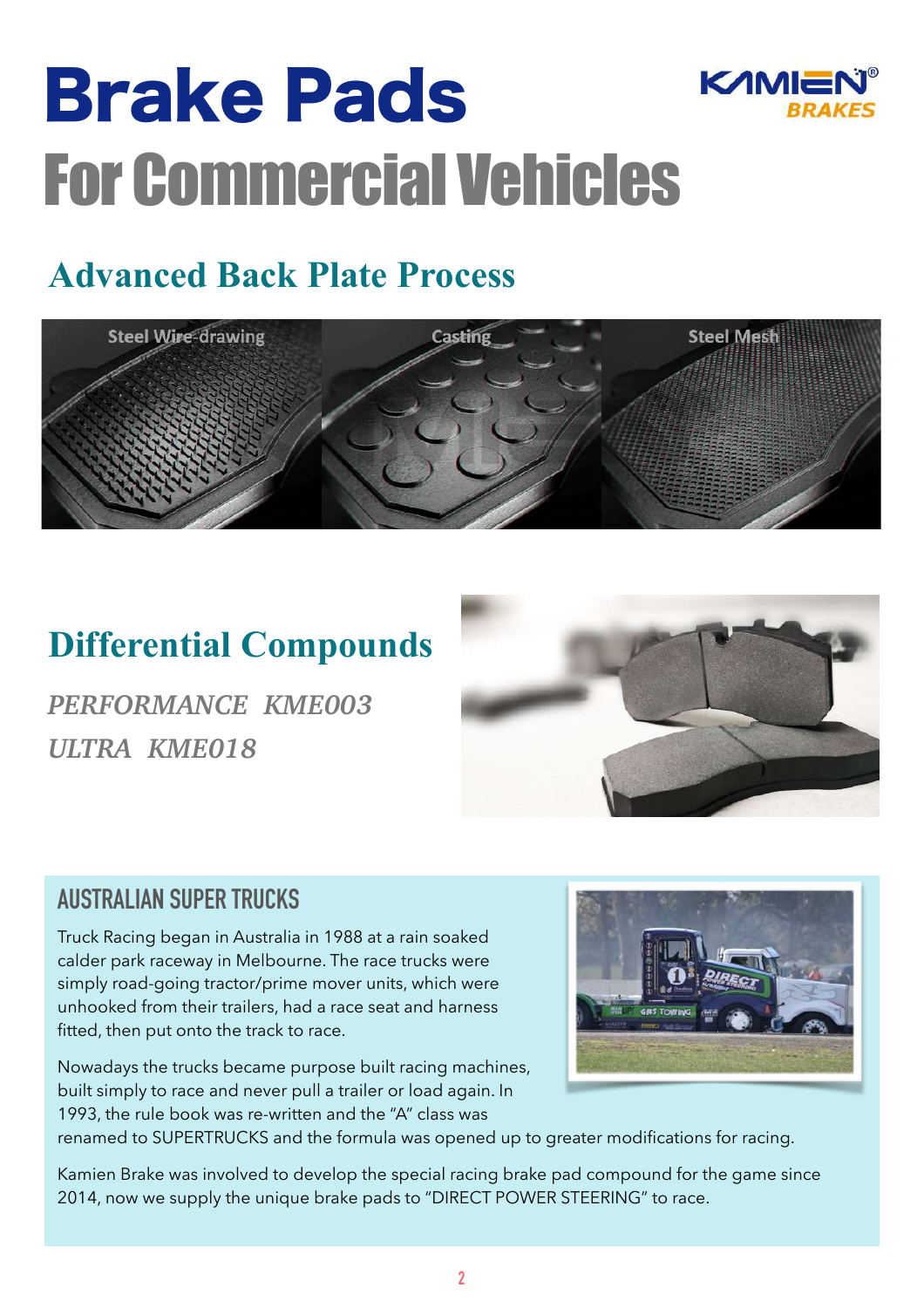# Brake Pads For Commercial Vehicles **PERFORMANCE KME003**

#### **FMVSS-121 CONDITIONS:**

**Platform: D1203 Air Disc Drive Axle Rating: 23,000 lb Rolling Radius: 18.7 inch Air Chamber: MGM 24**



#### *PHYSICAL PROPERTIES*

KAMIE

| <b>Density</b>        | 2.46 $g/cm^3$ |
|-----------------------|---------------|
| Compressibility       | 0.68%         |
| <b>Shear Strength</b> | $4.1 N/mm^2$  |



#### *WEAR TEST*

|                          | Inboard | Outboard   |
|--------------------------|---------|------------|
|                          | Pad     | Pad        |
|                          |         |            |
| Avg. (inch)              | 0.068   | 0.058      |
|                          |         |            |
| Mass(gram)               | 95.4    | 80.6       |
|                          |         |            |
| <b>Rotor Disc Runout</b> |         | 0.003 inch |

#### *BRAKE POWER & RECOVERY*



 $120$ 

110

100

 $\alpha$ 

80

70

60

 $56$ 

 $40$ 

 $30$ 

 $\overline{20}$ 

 $10^{-1}$  $\mathfrak{a}$